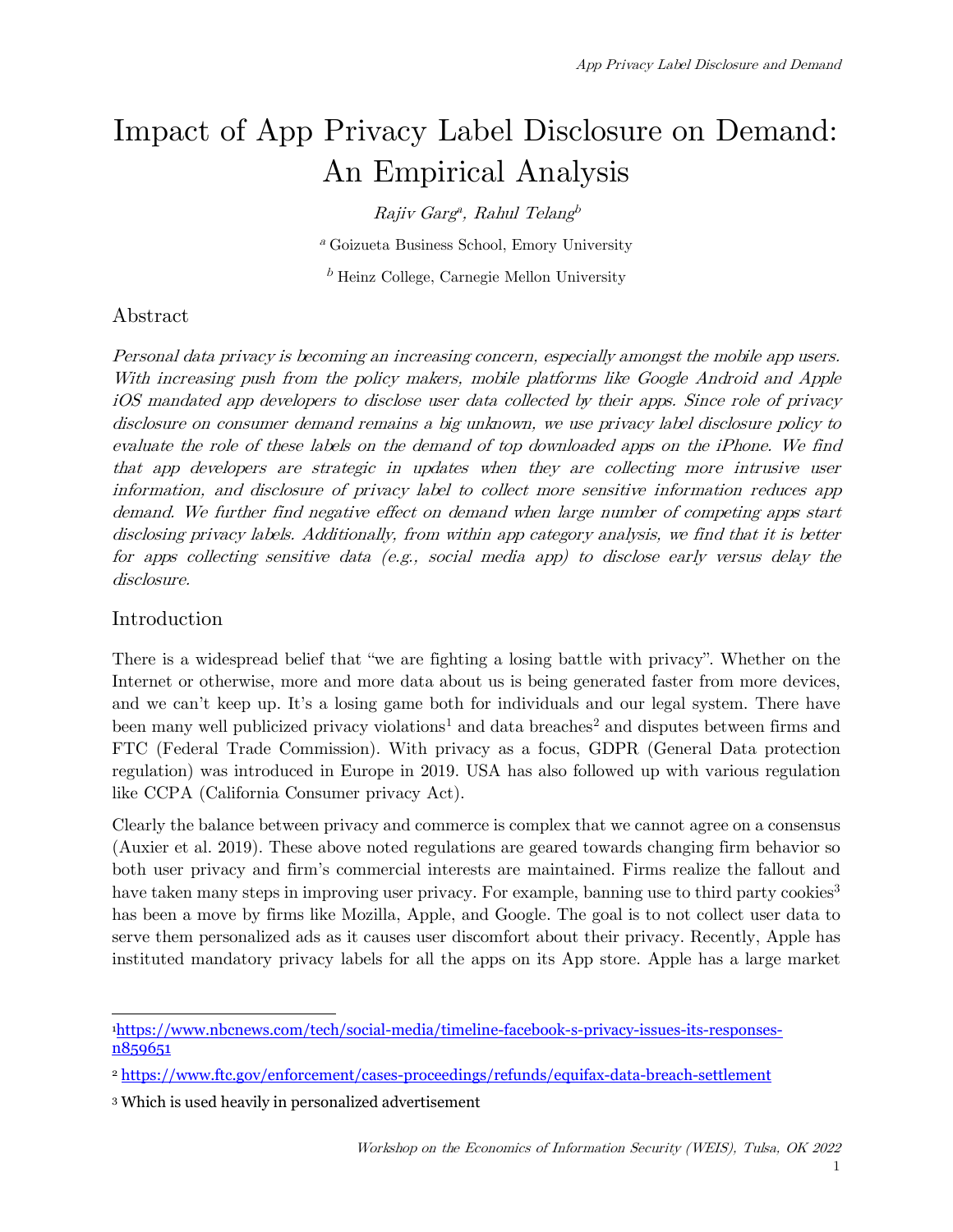share and Appstore has close to 1.8 million apps for download<sup>4</sup> that generated almost  $$64B$  in revenue.<sup>[5](#page-1-1)</sup> Given the popularity and share of Appstore, privacy labeling has a huge impact on App developers as they must indicate privacy labels associated with their apps on Appstore. The goal is to educate users of their data that is collected by the App. Since there are so many choices, they can choose to go with the App that is violating their privacy the least. Informing user about firm practices about data protection is a widely used policy - like data breach disclosure laws (Romanosky et al. 2011). The goal is to inform the users about their data firms will be sharing so they can make informed choices; this is akin to food labeling (Golan et al. 2001).

In many digital products, lack of information is a significant concern. Privacy is complex because it is impossible for users to know how their privacy is invaded when they use an App or any software. Without enough details, they cannot make a right choice of choosing a product even if they want more security and privacy. The goal of such disclosures is to provide information to users in easy-to-understand labels so they can make optimal choices.

With high penetration of mobile devices and applications, data is tracked by both software and hardware providers. Not surprisingly, data tracking generates concern for privacy amongst consumer (Barkhuus and Dey 2003). A recent study (Boyles et al. 2012) found that 54% of app users decide not to install a mobile app when they are made aware of their private data being collected, and 30% of app users uninstalled the app. In the light of this, Apple announced that all the apps on their Appstore will have to display privacy labels after December 14, 2020, so that users can learn about the types of data an app collects (types of data -not liked to a user, linked to a user, used to track a user<sup>6</sup>). The purpose of the label is to help customers understand what data is being collected by an app and how that data is used so they can make informed decision. A sample label is presented in figure 1.



Figure 1: Privacy Label on App Page in App Store

Since many Apps rely on user data for revenue, there is significant concern that use of such data is infringing on user privacy. While some data is useful to provide personalized features, much of the data is used to provide targeted advertisements. The question is whether providing information changes user demand. In this research, we investigate the impact of these privacy labels on the App demand.

<span id="page-1-0"></span><sup>4</sup> <https://www.businessofapps.com/data/app-statistics/>

<span id="page-1-1"></span><sup>5</sup> <https://www.cnbc.com/2021/01/08/apples-app-store-had-gross-sales-around-64-billion-in-2020.html>

<span id="page-1-2"></span><sup>6</sup> https://developer.apple.com/news/?id=3wann9gh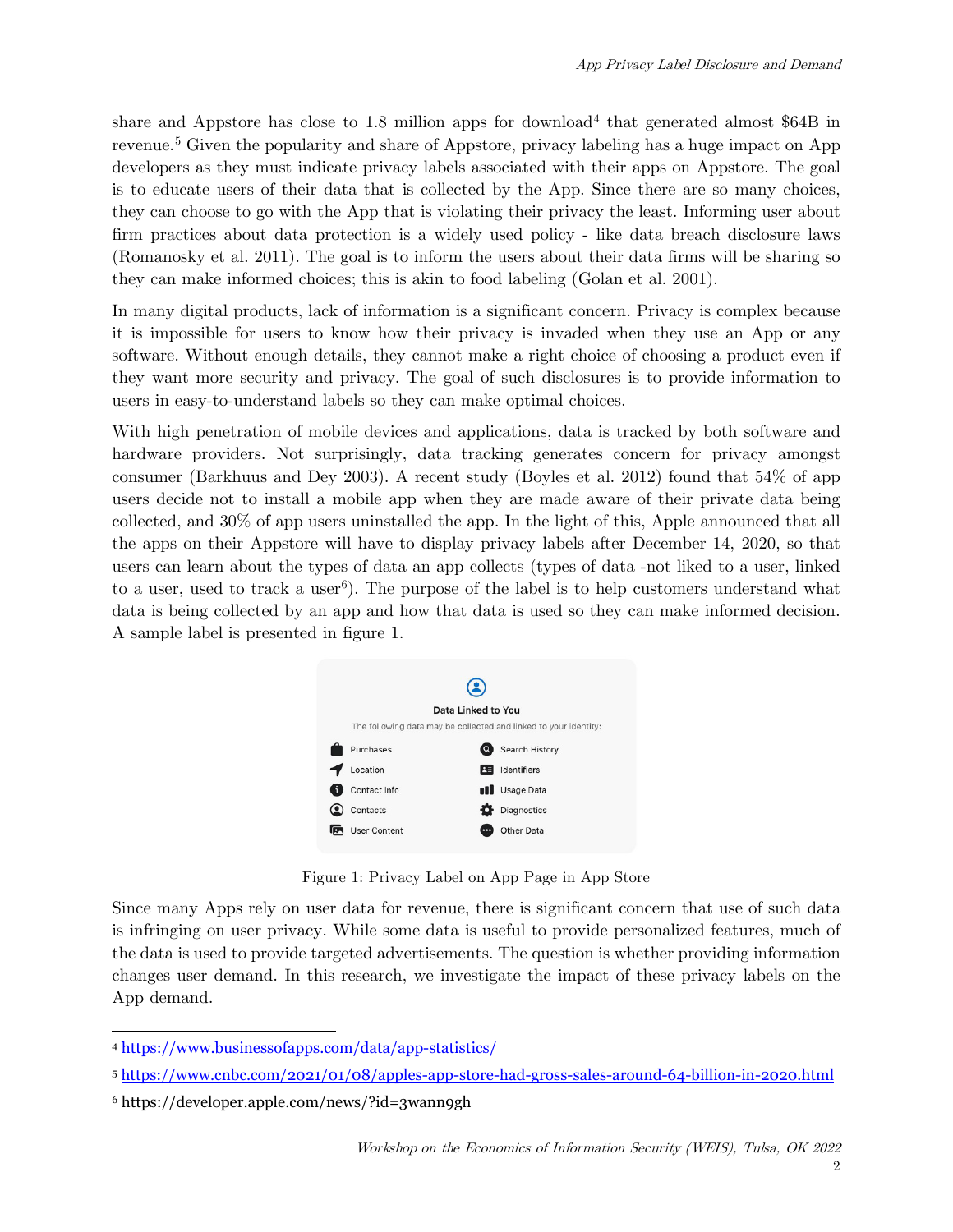User's privacy concerns on online platforms have been studied extensively in the prior literature (Bélanger and Crossler 2011) and show that consumers often lack information to make privacysensitive decisions (Acquisti and Grossklags 2005). The surveys typically suggest that users care about privacy and having more information will lead to them making more informed decision. Thus, one would intuitively think that if an App discloses that it is collecting more privacy invasive data, the users will punish the App and hence reduce the demand. Thus, privacy label disclosure may influence consumers' decision to (or not to) adopt an app. It has been widely reported in many contexts that giving more information to users lead to changes in user behavior (Adjerid et al. 2018; Kim et al. 2008). However, it is not clear that such nudges will impact demand for Apps. These are many factors including information overload, inability of users to evaluate alternatives, not trusting that labels provide appropriate information about privacy intrusion, that may lead to these labels being ineffective.

The app developer's decision to display various labels and speed with which they display them will also be a function of competition. As a result, an app developer may choose to disclose their privacy labels if they can disclose only a few labels to gain advantages from in the mobile app market. Thus, in this extended abstract, we provide the results for the role of number of data types in privacy labels on the rank of the apps and the relationship between the app update duration to disclose labels and the number of label attributes disclosed.

# Data & Insights

To empirically understand the role of privacy label disclosure on demand, we collected data from Nov 1, 2020 to June 30, 2021, on iOS AppStore, an App's rank (both overall and within a category), the content of its label, and when they are displayed. We collect top 100 Apps for each of the 22 categories listed in App store. This gives us most of the important Apps sold on AppStore in each category. Needless to say, this data collection is a non-trivial task, and it is still going on. There are 3 types of labels listed in privacy labels for an app - "Data Used to Track You" (TrackYou)[7](#page-2-0), "Data Linked to You" (LinkYou), and "Data Not Linked to You" (NotYou). Table 1 below shows the summary statistics by category of these apps and their labels. As seen below, in "photo & video" category there are 0.48 data types for "TrackYou", 2.96 data types for "LinkYou", and 0.64 data types for "NotYou". We see that "food and drink" apps collect most data types, and "Business" and "Navigation" apps don't collect any tracking data. This is somewhat intuitive because of the extent of personalization each app in those categories may provide.

| Category         | Price      | Rank          | Avg        | LinkYou    | Not You    | TrackYou   |
|------------------|------------|---------------|------------|------------|------------|------------|
|                  |            | (overall)     | (rating)   | (count)    | (count)    | (count)    |
| Reference        | 2.42(1.16) | 17.46 (18.24) | 4.71(0.32) | 0.89(2.27) | 2.18(1.31) | 0.04(0.29) |
| Productivity     | 1.78(2.7)  | 27.74(26.11)  | 4.42(0.6)  | 2.71(3.85) | 1.16(1.43) | 0.25(0.44) |
| <b>Sports</b>    | 1.53(1.22) | 67.21(19.87)  | 4.4(0.71)  | 1.45(2.88) | 1.02(1.39) | 0.61(1.61) |
| Social           | 0.18(0.71) | 38.31(26.08)  | 4.27(0.83) | 5.23(4.4)  | 0.47(0.74) | 0.85(1.39) |
| Networking       |            |               |            |            |            |            |
| <b>Utilities</b> | 5.76(8.99) | 42.6(27.7)    | 3.94(0.57) | 1.57(3.73) | 0.28(0.7)  | 0.02(0.21) |

Table 1: Summary Statistics by App Category (Apps that were present in ranked list before and after labels were added)

<span id="page-2-0"></span><sup>7</sup> It is more privacy intensive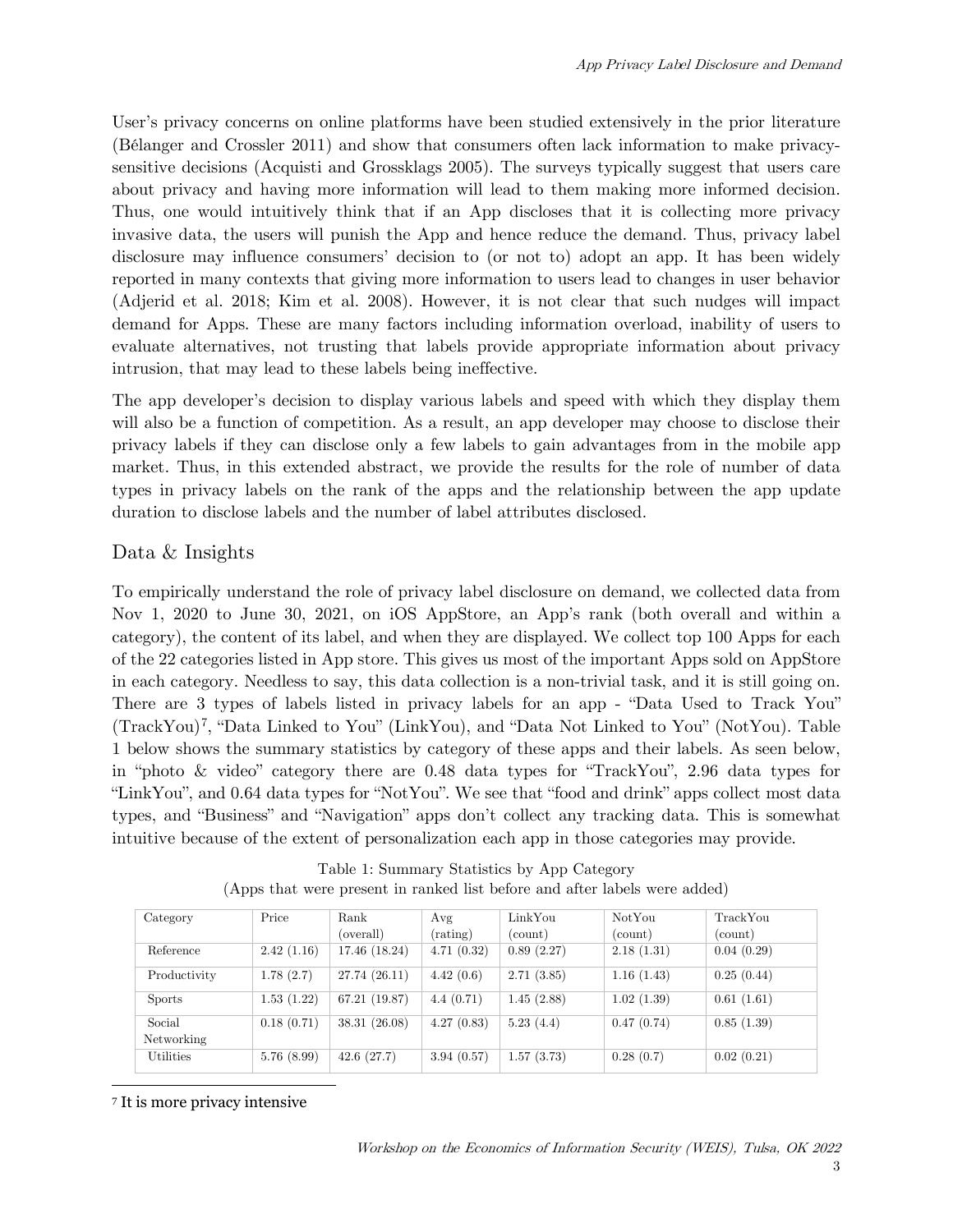| Travel           | 0.32(1.48) | 55.71(15.7)   | 4.74(0.15) | 8(4.35)    | 0.5(0.74)  | 1.87(2.67) |
|------------------|------------|---------------|------------|------------|------------|------------|
| <b>Business</b>  | 1.03(2.27) | 23.91(9.13)   | 4.71(0.13) | 3.67(3.43) | 0.22(0.52) | 0(0)       |
| Weather          | 4.62(2.26) | 85.13 (11.49) | 4.65(0.12) | 0.33(1.56) | 0.02(0.26) | 0.24(1.16) |
| Photo & Video    | 3.33(4.24) | 34.32 (23.41) | 4.26(0.64) | 2.96(4.26) | 0.64(1.25) | 0.48(0.85) |
| <b>News</b>      | 0.01(0.15) | 53.69 (21.94) | 4.66(0.35) | 0.41(1.66) | 4.73(3.53) | 1.62(1.22) |
| Music            | 3.08(5.08) | 43.59(26.38)  | 4.45(0.67) | 3.21(3.81) | 1.14(1.75) | 1.66(1.8)  |
| Navigation       | 0.48(0.92) | 39.15 (19.77) | 4.61(0.29) | 4.29(4.88) | 0.23(0.45) | 0(0)       |
| Health & Fitness | 2.89(1.9)  | 53.07 (19.88) | 4.6(0.32)  | 2.3(2.24)  | 1.1(0.95)  | 0.96(1.86) |
| Lifestyle        | 0.06(0.33) | 41.47(24.08)  | 4.46(0.47) | 5.55(4.11) | 0.03(0.31) | 0.57(1.18) |
| Finance          | 0.01(0.13) | 71.37(22.9)   | 4.54(0.36) | 7.8(4.92)  | 0.56(0.83) | 0.47(1.05) |
| Games            | 1.61(1.59) | 41.82(24.95)  | 4.29(0.63) | 0.48(1.94) | 1.73(1.53) | 0.6(1.11)  |
| Education        | 9.36(10.7) | 59.35 (28.86) | 4.09(0.99) | 1.54(2.52) | 1.09(2.23) | 0.35(1.01) |
| Entertainment    | 0.02(0.21) | 44.81 (33.38) | 4.68(0.29) | 5.7(4.32)  | 0.57(0.89) | 1.49(1.5)  |
| Medical          | 5.99(5.92) | 52.2 (17.92)  | 3.73(0.41) | 2.55(2.44) | 0.79(0.71) | 1.29(1.49) |
| Food & Drink     | 0.33(1.24) | 68.65 (24.03) | 4.56(0.28) | 6.83(4.75) | 0.14(0.63) | 3.16(2.7)  |
| Shopping         | 0.01(0.13) | 69.5(22.98)   | 4.79(0.1)  | 6.67(4.85) | 0.77(1.01) | 1.65(2.32) |
| Overall          | 4.72(1.07) | 42.25(13.05)  | 3.94(0.17) | 0.04(0.35) | 0.11(0.54) | 0.06(0.29) |

In addition, from table 2 below, we see that "top free apps" collect more data from users compared to the "top paid apps." This is intuitive because free apps need additional data to monetize using targeted advertising. Top paid apps tend to provide some niche features/functionality in the app store that allows them to command a price and thus they are more averse to collecting additional customer data to enable some functionality (e.g., purchases). Top revenue grossing apps have characteristics like free apps because that list is generally dominated by free apps that are selling premium services within the app.

|                                                  | TOP FREE APPS |       | TOP PAID APPS |       | TOP GROSSING<br>APPS |       |
|--------------------------------------------------|---------------|-------|---------------|-------|----------------------|-------|
|                                                  |               |       |               |       |                      |       |
|                                                  | obs           | mean  | obs           | mean  | <sub>obs</sub>       | mean  |
| $SUM$ (Data collected to track you $-$ TrackYou) | 73.671        | 3.109 | 4.485         | 2.234 | 75,359               | 3.054 |
| $SUM$ (Data linked to you – LinkYou)             | 76,172        | 5.299 | 6.046         | 3.238 | 76.167               | 5.033 |
| SUM (Data not linked to you $-$ NotYou)          | 69.825        | 2.835 | 17.770        | 2.400 | 65,750               | 2.880 |

Table 2: Average Number of Data Types in Each Label

Further exploration of the number of labels disclosed by apps in a given category (figure 2 – appcategory on x-axis), we find that, across all app categories, free apps collect more data linked to a user whereas paid apps tend to have more privacy data types classified under data not linked to user. This could be the case because free apps need user data to monetize and to target ads within the app. Paid apps tend to not create aversion in purchase of the app, top grossing apps collect data linked to a user for monetization through upselling or cross-selling.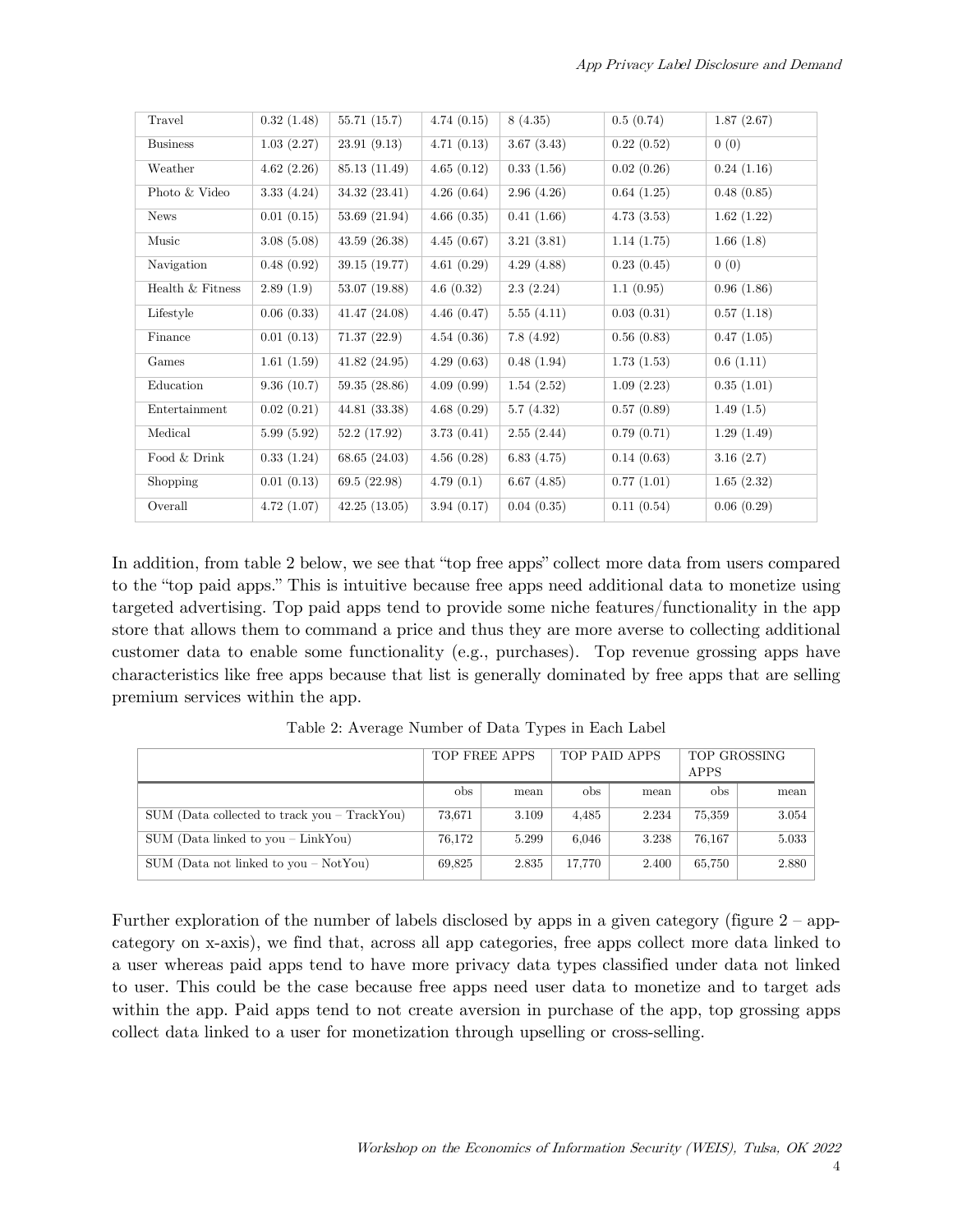

Figure 2: Average Labels Disclosed (by app-category)

Observing the frequency distribution (histogram) of the label disclosure timing by categories (figure 3), we observe that the app categories that are likely to have more invasive private data needs (e.g., shopping or social media apps) tend to update sooner – shopping apps generally need more data linked to a user to better target users across apps (Molitor et al. 2020). Similarly, apps that need less invasive data (e.g., photo/video or productivity apps) push app developers to delay updates to their apps. Overall, we do observe that the app developer's update decisions are strategic based on their app needs and app category (Mayya and Viswanathan 2021). But there is a lack of understanding if these disclosures causally affect the demand (downloads/ranks) of these apps, and how the demand is affected for various app categories and privacy label data types. The goal of this paper is to answer these questions around the role of information disclosure on demand.



Figure 3: Privacy Label Disclosure Duration Histogram (four app categories)

To better understand the relationship between the labels and the update timing, we present the correlation matrix for data type labels and the number of days since the enactment of the policy and the actual disclosure of the labels (Appendix B - figure 5). The somewhat interesting (yet intuitive) observations is that the correlations between more intrusive privacy data types (under label "*data to track a user*") are all negative. We also observe that apps collecting "user contact" information" and "user identifiers" take the longest to update and disclose that information. For privacy labels under "data linked to the user," two additional labels show strong negative correlation with the update duration: "user purchases" and "user content (emails, messages, photos, etc.)". Interestingly, apps that have some social component and are linking "user's contacts" or "sensitive" demographic and personal data, tend to disclose that sooner. We believe this to be the case because of the core functionality offered by those apps. Apps that are disclosing collection of data "*not linked to a user*" update those apps quickly and have a very small magnitude (positive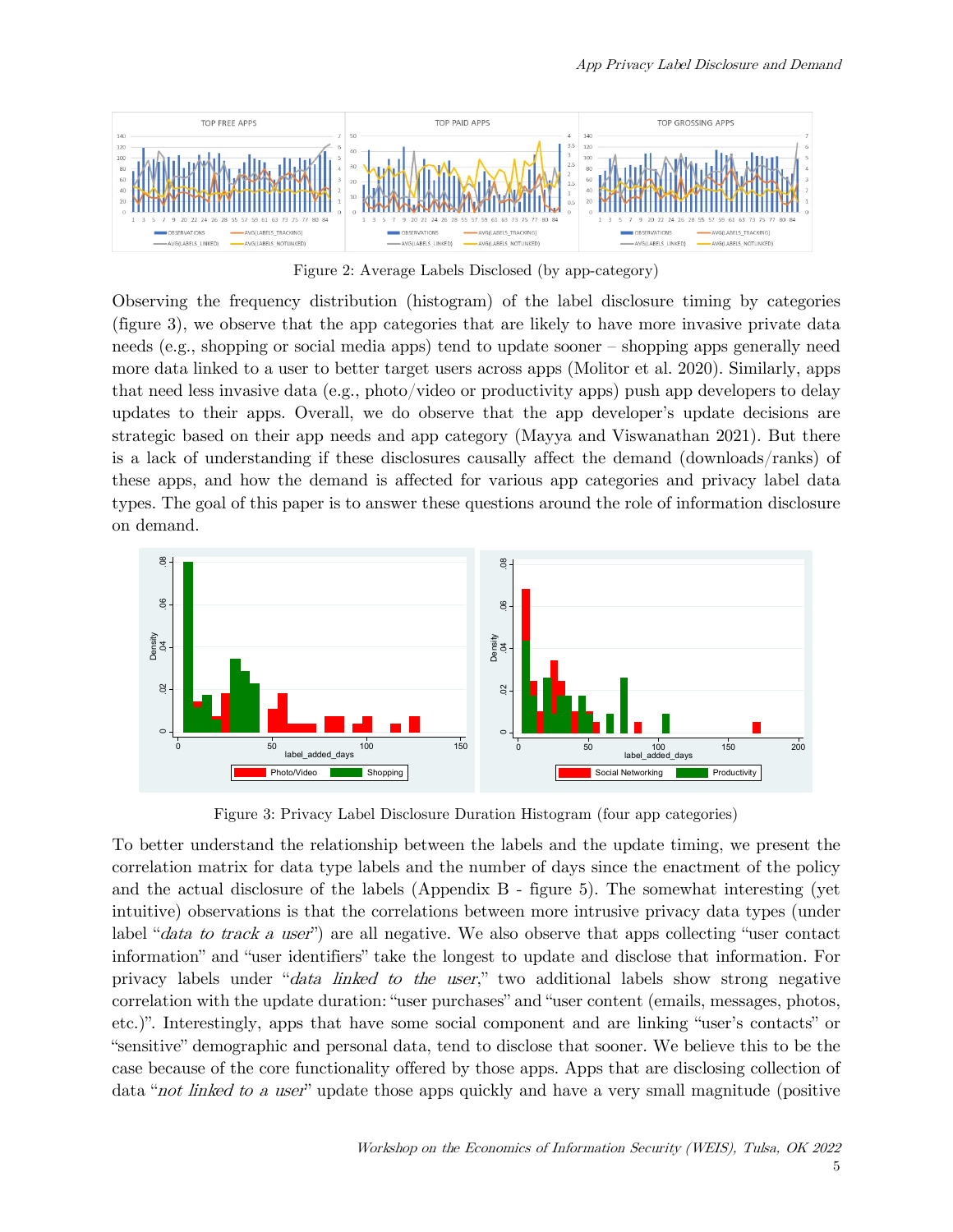or negative) correlation between the days to update and the privacy labels disclosed. Overall, the observations from the correlation suggest that app developers tend to update their apps later if they need to disclose the use of more invasive information (Mayya and Viswanathan 2021). Interestingly, a quick disclosure of privacy labels that are suggesting more intrusive information collection is not very intuitive. It would be possible if that app developers believe that disclosure could lead to customer trust, which could result in increased demand.

Counter to this prior intuition, when observing change in rank a week before privacy label disclosure and a week after the disclosure for each app category (figure 5), we find that average rank of apps before disclosure was slightly higher (numerically smaller) compared to the average rank post disclosure). This trend is observed for all categories in all three types of apps (top free, top paid, and top grossing). While this does provide some model-free evidence that the disclosure of privacy labels effects the demand negatively. We will build on these findings in our empirical analysis section.



Figure 4: Average App Rank (by category) Day Before and Day After Privacy Label Disclosure

#### Empirical Analysis & Results

To understand the impact of disclosed privacy labels on demand, we use app (i) rank (y) as a proxy for demand (Garg and Telang 2013) at time (t) and use the three categories of privacy labels – "Data Used to Track You" (TrackYou), "Data Linked to You" (LinkYou), and "Data Not Linked to You" (NotYou). As seen below, we use three different empirical models where independent variables  $(X<sup>ttu</sup>, X<sup>lin</sup>, X<sup>not</sup>)$  are: i) dummy variables identifying a data type label present in that privacy category (equation 1), ii) continuous variable measuring the number of data type labels present in the category (equation 2), and iii) dummy variable for each data type label in each privacy category (equation 3).

$$
y_{it} = \beta_0 + \beta_1 X_{it}^{dtt} + \beta_2 X_{it}^{dnot} + \beta_3 X_{it}^{dlin} + \beta_4 X_{it} + \delta_i + \delta_{i \in \mathcal{C}} + \varepsilon_{it}
$$
(1)

$$
y_{it} = \beta_0 + \beta_1 X_{it}^{ctt} + \beta_2 X_{it}^{cnot} + \beta_3 X_{it}^{clin} + \beta_4 X_{it} + \delta_i + \delta_{i\in\mathcal{C}} + \varepsilon_{it}
$$
 (2)

$$
y_{it} = \beta_0 + \beta_1 \sum_{tt} X_{it}^{dtt} + \beta_2 \sum_{not} X_{it}^{dnot} + \beta_3 \sum_{lin} X_{it}^{dlin} + \beta_4 X_{it} + \delta_i + \delta_{i \in C} + \varepsilon_{it} \tag{3}
$$

In the above empirical models,  $y_{it}$  is the rank of an app (i) at time (t),  $\delta_i$  is the app (i) fixed effect,  $\delta_c$  is the app category (c) fixed effect, Dit is the dummy variable with value "0" before label disclosure and value "1" after labels are introduced, and  $\varepsilon_{it}$  is the error term. In equation 1,  $X^{\text{dttu}}$ , Xdnot, and Xdlin are dummy variables representing the privacy label category present on the app (i) page after the update. In equation 2,  $X^{\text{cttu}}$ ,  $X^{\text{cnot}}$ , and  $X^{\text{clin}}$  are count variables representing the number of data types collected by an app as listed in each of the privacy label category. In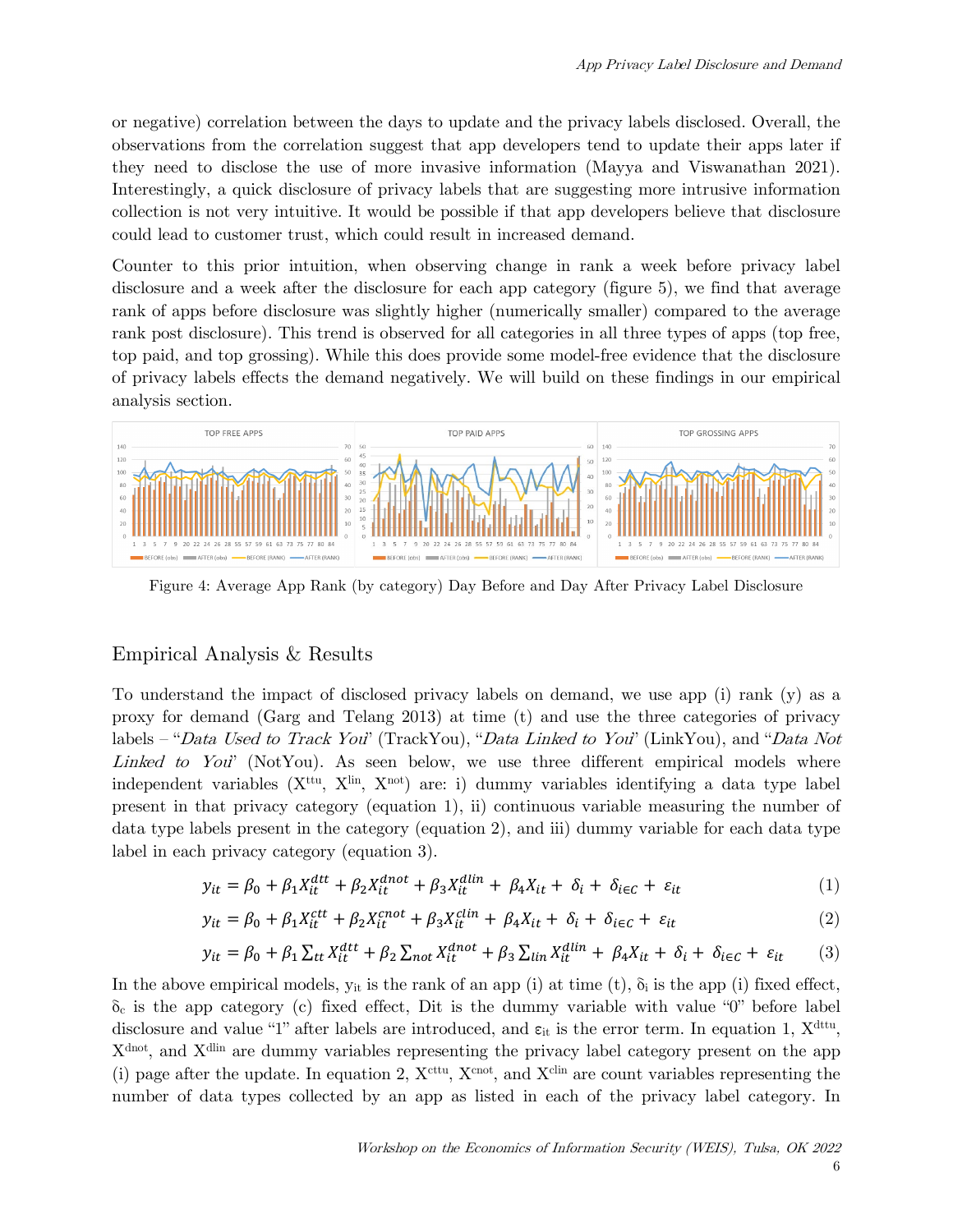equation 3,  $X^{\text{dttu}}$ ,  $X^{\text{dnot}}$ , and  $X^{\text{dlin}}$  are dummy variables representing the data type collected by an app as listed in each of the privacy label category[8](#page-6-0). For all empirical models, we use panel regression model for all apps that were ranked before and after the disclosure of privacy labels.

In table 3 below, we present results for equation 1 and 2 respectively for all three app types (top free, top paid, and top grossing) where each app's rank is measured within their respective category. From this table, we observe that disclosure of privacy labels ("TrackYou", "LinkYou", and "NotYou") has significant and positive effect for top free apps. Disclosure of label under "Data to Track You" (TrackYou), leads to a 0.49% drop (numerical increase) in ranking of the apps. Similarly, "Data Linked to You" leads to, on average, a 0.52% drop (numerical increase) in ranking of the apps, and disclosure of label under "Data Not Linked to You" leads to, on average, a 0.46% drop (numerical increase) in ranking of top ranked free apps. Similarly, for top grossing apps, disclosure of "Data to Track You" leads to an 0.35% drop (numerical increase) in within category ranking. Results for top paid apps are statistically insignificant.

In case of top free apps, coefficient for Xttu (count) is positive and significant suggesting that every data point that is collected to track a user the ranking declines by 0.07%. At average value of number of labels (3), the change in ranking for every additional data point collected is 0.21%. Similarly, the impact of an additional data type collected under "LinkYou" is 0.58%, and impact of an additional data type collected under "NotYou" is 0.58%. While these numbers seem small, it is important to note that when a top ranked  $(\#1)$  app drops by 1 rank, the demand drops significantly because of Pareto distribution (Garg and Telang 2013). Interestingly, we find no statistical significance in coefficients for paid apps.

One limitation to these results could be possible complex interaction effects of these label types that we are not capturing in the current model. Thus, we do plan to explore potential nonlinearities and multi-dimensional interaction effects in the model as we develop this paper.

| Ln(rank cat)     | TOP FREE APPS |                | TOP PAID APPS |               | TOP GROSSING APPS |               |
|------------------|---------------|----------------|---------------|---------------|-------------------|---------------|
| TrackYou (bool)  | 0.0048        |                |               |               | 0.0035            |               |
|                  | $(0.001)$ *** |                | 0.004(0.004)  |               | $(0.001)$ ***     |               |
| LinkYou (bool)   | 0.0052        |                | 0.0032        |               | $-0.001$          |               |
|                  | $(0.001)$ *** |                | (0.004)       |               | (0.001)           |               |
| NotYou (bool)    | 0.0046        |                | 0.0009        |               | 0.0005            |               |
|                  | $(0.001)$ *** |                | (0.002)       |               | (0.001)           |               |
| TrackYou (count) |               |                |               | 0.0004        |                   |               |
|                  |               | $0.0007(0)$ ** |               | (0.002)       |                   | $0.0006(0)$ * |
| LinkYou (count)  |               | 0.0012         |               | 0.0009        |                   |               |
|                  |               | $(0)$ ***      |               | (0.001)       |                   | $-0.0001(0)$  |
| NotYou (count)   |               |                |               | 0.0012        |                   | 0.0005        |
|                  |               | $0.002(0)$ *** |               | (0.001)       |                   | $(0)$ **      |
| $_{\rm -cons}$   | 2.8987        | 2.8972         | 2.6532        | 2.6529        | 3.8805            | 3.8808        |
|                  | $(0.037)$ *** | $(0.037)$ ***  | $(0.044)$ *** | $(0.044)$ *** | $(0.109)$ ***     | $(0.109)$ *** |
| Category FE      | yes           | yes            | yes           | yes           | yes               | yes           |
| App FE           | yes           | yes            | yes           | yes           | yes               | yes           |

Table 3: Panel Regression Model (30-days before and update update)

<span id="page-6-0"></span><sup>8</sup> Please refer to appendix A for a list of all datatypes presented in each privacy label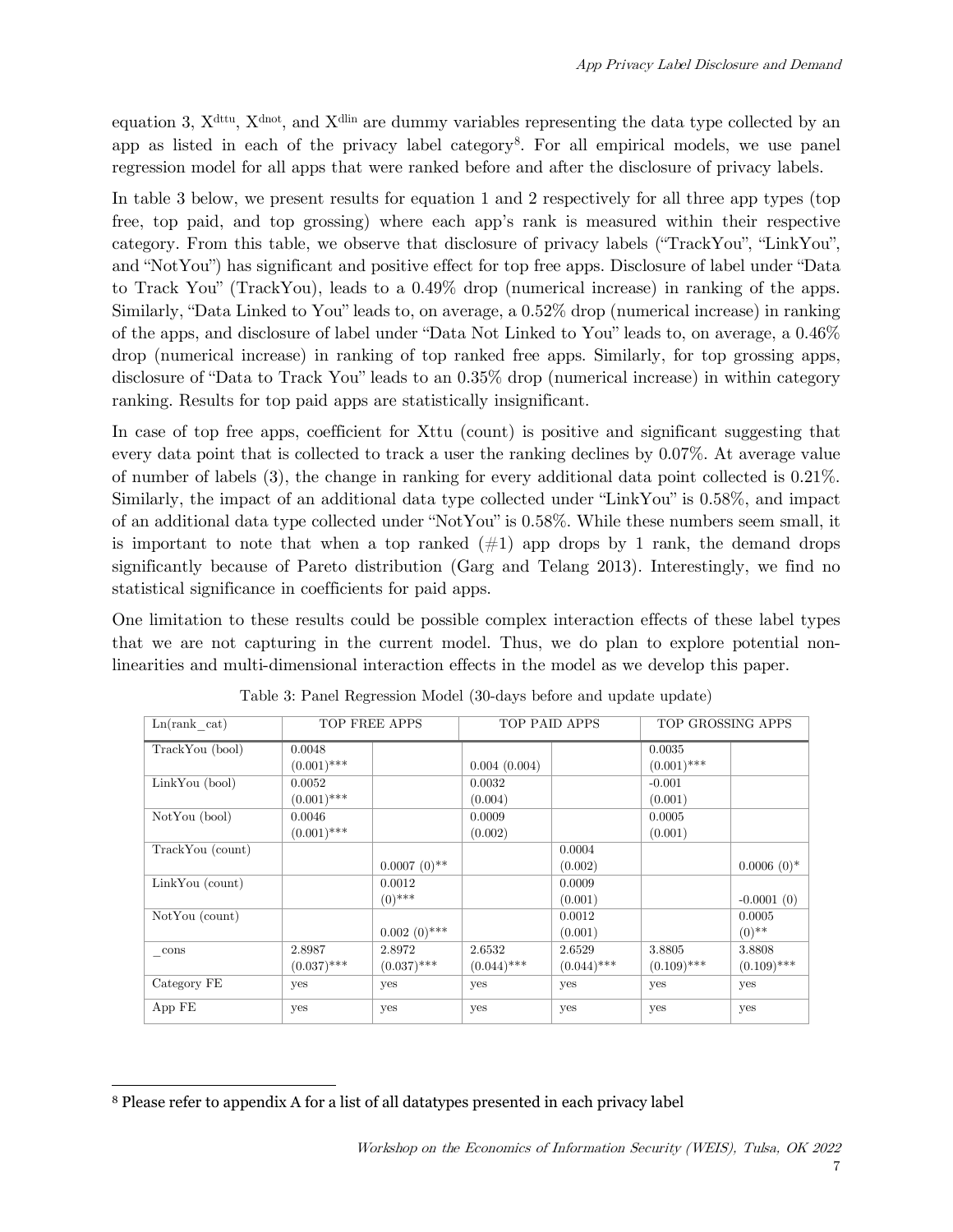From within category analysis (equation 3), we observe (tables 4a and 4b) that the largest drop for free apps is for the category "Games - Strategy"  $(0.0361)$  suggesting a drop in rank by  $3.7\%$ because of "TrackYou" label disclosure. Similarly, the largest drop for "LinkYou" label disclosure is for "Shopping" category (0.0223) suggesting a drop of 2.3% in ranking. The largest drop for "NotYou" label disclosure is for app category "Games – Casino" and non-game category "Utilities" seeing a drop of 2.4% and 1.5% in rankings, respectively. We also find that some app categories see an improvement in ranking possibly because of the trust created by the disclosure – for example "Sports" apps disclosing the data collected to track users. This is the key benefit of privacy information disclosure where the data collected is disclosed but customer is also notified that the data collected does not contain any identifying personal information. Furthermore, this raises the question on what data points collected within each privacy label category impact the demand. We present the preliminary results in Appendix B.

| App Category         | $\#\mathrm{Apps}$ | TOP FREE                     |                              |                      | TOP PAID                   |                            |                            |
|----------------------|-------------------|------------------------------|------------------------------|----------------------|----------------------------|----------------------------|----------------------------|
|                      |                   | $\overline{X^{\text{dttu}}}$ | $\overline{X^{\text{dlin}}}$ | X <sub>dot</sub>     | $\mathbf{X}^{\text{dttu}}$ | $\mathbf{X}^{\text{dlin}}$ | $\mathbf{X}^{\text{dnot}}$ |
| Magazines&Newspapers | 381               | $0.00727**$                  | $0.0153***$                  | $0.00807***$         |                            | $\overline{0}$             | $0.00163***$               |
| <b>News</b>          | 369               | $-0.00315$                   | $-0.0150***$                 | $0.00627^{\ast\ast}$ | 0.00440                    | $-0.00193$                 | 0.000204                   |
| <b>Sports</b>        | 356               | $-0.0147***$                 | $0.0154***$                  | 0.00292              | $-0.0205$                  | 0.00588                    | $-0.0169*$                 |
| Weather              | 352               | $-0.00744*$                  | $0.00812*$                   | $-0.0238***$         | 0.00332                    | 0.00135                    | $0.00891^{***}\;$          |
| Photo&Video          | 308               | $-0.00577***$                | $-0.00335**$                 | $-0.0127***$         | $-0.00200$                 | $-0.00199$                 | 0.000154                   |
| Productivity         | 306               | 0.000607                     | $0.00426***$                 | $0.00811***$         | 0.00169                    | 0.000171                   | $0.0112**$                 |
| Travel               | 291               | $0.00500**$                  | $-0.0178***$                 | $0.00748***$         | $-0.00835$                 | $-0.0193$                  | $-0.000789$                |
| Medical              | 286               | 0.00679                      | $-0.0166***$                 | $0.0110^{***}\,$     | $-0.0165$                  | $-0.00905$                 | $-0.00516$                 |
| <b>Business</b>      | 280               | $-0.00143$                   | $0.0133***$                  | 0.00259              | 0.0136                     | 0.0272                     | $-0.0244*$                 |
| Food&Drink           | 262               | $-0.00177$                   | $-0.00104$                   | 0.00281              | $0.111^{***}\;$            | $-0.0243**$                | $-0.00784$                 |
| Utilities            | 253               | $-0.00369$                   | $0.0114***$                  | $0.0145***$          | $-0.0487***$               | $0.0389***$                | 0.00635                    |
| Social Networking    | 243               | 0.00194                      | 0.00103                      | 0.00215              | 0.0116                     | $-0.00435$                 | $-0.00344$                 |
| Reference            | 229               | $0.00398^{\ast}$             | $0.00726***$                 | 0.00242              | $-0.0540***$               | $0.0535***$                | 0.000442                   |
| Shopping             | 223               | $0.00742***$                 | $0.0223***$                  | $0.00525**$          |                            | $-0.00496$                 | $-0.00896$                 |
| Games - Word         | 343               | $0.0130^{***}\,$             | $0.00807***$                 | $-0.00221$           | $-0.00229$                 | 0.0153                     | 0.00397                    |
| Games -Board         | 334               | $0.0177***$                  | 0.00686                      | $0.0174^{***}\;$     | 0.00758                    | $0.0206*$                  | $0.0138***$                |
| Games -Casual        | $331\,$           | $0.0133***$                  | $-0.00323$                   | $0.00986***$         | 0.00428                    | 0.000588                   | $-0.00137$                 |
| Games - Trivia       | 324               | $0.0189***$                  | $0.0130***$                  | $0.00460**$          | $0.0121*$                  | 0.0130                     | $0.00899$ ***              |
| Games -Family        | 316               | $-0.0116**$                  | $0.0262^{***}\,$             | $0.0188***$          | $-0.0109$                  | $0.0463^{***}\,$           | 0.00444                    |
| Games -Music         | $315\,$           | $-0.0227***$                 | $0.0207***$                  | $0.00885***$         | $0.0106**$                 | 0.00490                    | $0.00555***$               |
| Games -Sports        | 314               | $-0.000894$                  | $-0.0145***$                 | $0.0176***$          | $0.00943***$               | 5.86e-05                   | $0.00831^{***}\;$          |
| Games - Action       | $300\,$           | $-0.00604*$                  | $\,0.00285\,$                | $-0.0134***$         | $-0.0140$                  | 0.00874                    | 0.00804                    |
| Games -Puzzle        | 291               | $-0.0165***$                 | $0.0142***$                  | $0.0130***$          | $-0.0146*$                 | $-0.00167$                 | 0.00396                    |
| Games -Dice          | 279               | -0.000548                    | $-0.00344$                   | 0.00207              | $-0.0223*$                 | $-0.00474$                 | $0.0232***$                |

Table 4a: Regression Models by App Category – Top Free and Paid Apps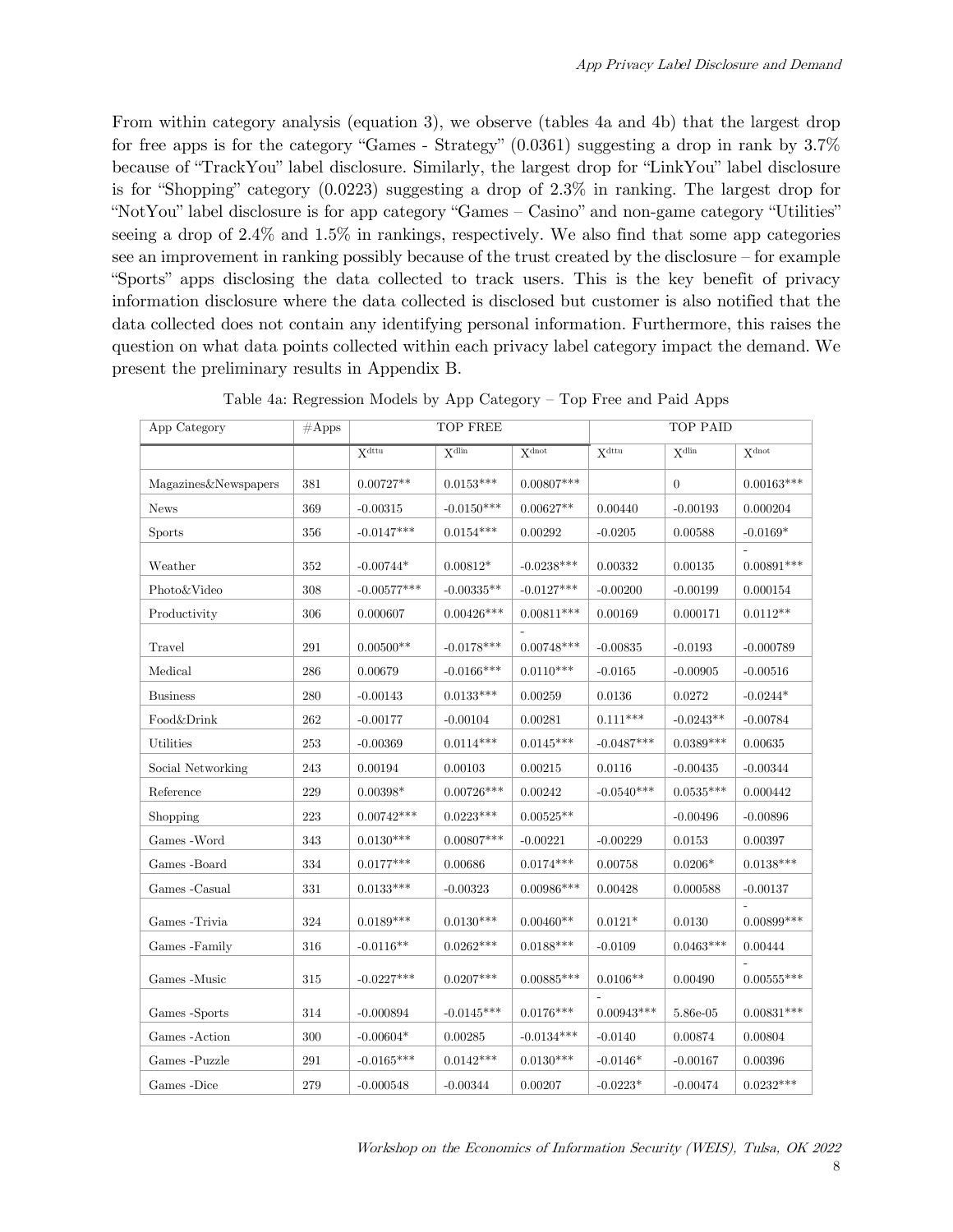| Games - Educational | 277 | $0.00734***$ | 7.11e-05     | $-0.0141***$ | 0.00380      | $\overline{\phantom{0}}$<br>$0.0159***$ | $0.00988***$  |
|---------------------|-----|--------------|--------------|--------------|--------------|-----------------------------------------|---------------|
| Games -Strategy     | 276 | $0.0361***$  | $-0.0102***$ | 0.00324      | 0.00243      | 0.0188                                  | $-0.0106*$    |
| Games -Card         | 268 | 0.000266     | $0.00552**$  | $0.00896***$ | $-0.0172***$ | $-0.00326$                              | $0.0108***$   |
| Games - Casino      | 260 | 0.00385      | $-0.00265$   | $0.0234***$  |              | $-0.00781$                              | 0.0123        |
| Games -RolePlaying  | 230 | $0.00627**$  | $-0.0147***$ | $-0.00194$   | $-0.00122$   | $-0.00171$                              | $-0.000357$   |
| Games - Adventure   | 189 | 0.00428      | 0.000588     | $-0.00137$   | 0.00428      | 0.000588                                | $-0.00137$    |
| Games -Simulation   | 181 | 0.000190     | $0.00807***$ | $-0.00574*$  | 0.000903     | $-0.000903$                             | $0.00466$ *** |
| Games - Racing      | 126 | $-0.0146*$   | $-0.00167$   | 0.00396      | $-0.0146*$   | $-0.00167$                              | 0.00396       |

Table 5b: Regression Models by App Category - Top Grossing Apps

| App Category         | $\#\mathrm{Apps}$ | TOP GROSSING  |                   |                   |  |  |
|----------------------|-------------------|---------------|-------------------|-------------------|--|--|
|                      |                   | <b>X</b> dttu | $X^{\text{dlin}}$ | $X^{\text{dnot}}$ |  |  |
| Magazines&Newspapers | 381               | $-0.000787$   | $0.0259***$       | $-8.78e-05$       |  |  |
| <b>News</b>          | 369               | $-0.0112***$  | $-0.000556$       | $-0.000749$       |  |  |
| <b>Sports</b>        | 356               | $-0.00122$    | $-0.00149$        | 0.00286           |  |  |
| Weather              | 352               | $-0.00953**$  | $-0.00700$        | 0.00212           |  |  |
| Photo&Video          | 308               | 0.00144       | $0.00568***$      | $0.00385***$      |  |  |
| Productivity         | 306               | 0.00219       | $-0.00215$        | 0.00260           |  |  |
| Travel               | 291               | $-0.0133**$   | 0.000895          | $-0.00468$        |  |  |
| Medical              | 286               | $-0.000440$   | $-0.00941**$      | $-0.00833**$      |  |  |
| <b>Business</b>      | 280               | $0.0124***$   | $0.00725***$      | $0.00599***$      |  |  |
| Food&Drink           | 262               | $-0.0141**$   | $-0.00620$        | $-0.00215$        |  |  |
| Utilities            | 253               | $-0.00272$    | $0.0138***$       | $0.0181***$       |  |  |
| Social Networking    | 243               | $-0.00240$    | $0.00741***$      | $0.00664***$      |  |  |
| Reference            | 229               | $-0.00454*$   | $0.00960***$      | $0.00455**$       |  |  |
| Shopping             | 223               | 0.000783      | 0.0103            | 0.000583          |  |  |
| Games - Word         | 343               | $0.00649***$  | $0.00677***$      | $-0.00327**$      |  |  |
| Games -Board         | 334               | $0.00692***$  | 0.00158           | 0.00118           |  |  |
| Games - Casual       | 331               | $-0.0103***$  | $0.00639***$      | $0.00914***$      |  |  |
| Games - Trivia       | 324               | 0.00297       | $-0.00307$        | 0.00291           |  |  |
| Games -Family        | 316               | $0.0171***$   | $-0.00115$        | 0.00247           |  |  |
| Games -Music         | 315               | $0.00394**$   | $-0.00124$        | 0.000682          |  |  |
| Games -Sports        | 314               | $0.00812***$  | $-0.000448$       | $0.00256*$        |  |  |
| Games - Action       | 300               | $-0.000173$   | $-0.00123$        | $-0.000286$       |  |  |
| Games -Puzzle        | 291               | $0.00674**$   | 0.00265           | $0.00791***$      |  |  |
| Games -Dice          | 279               | $0.00406*$    | $-0.00131$        | $-0.00314*$       |  |  |
| Games - Educational  | 277               | 0.000787      | $-0.00184$        | $-0.00146$        |  |  |
| Games -Strategy      | 276               | 0.00186       | 0.00118           | $0.00343***$      |  |  |
| Games -Card          | 268               | 0.000802      | 0.000276          | $0.00163**$       |  |  |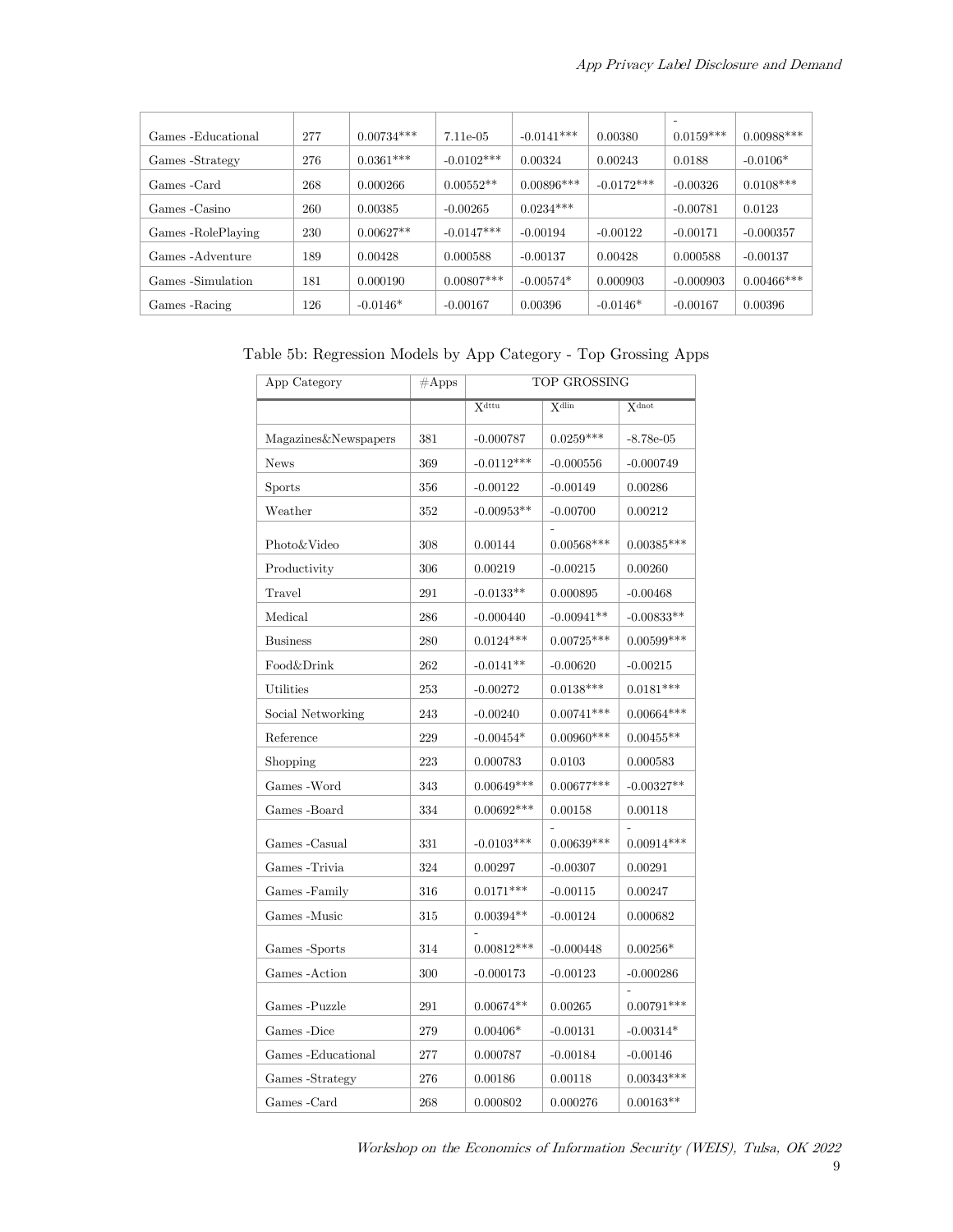| Games - Casino      | 260 | $0.00316**$ | $0.00792***$ | 0.00214    |
|---------------------|-----|-------------|--------------|------------|
| Games - RolePlaying | 230 | $0.0102***$ | $-0.00191$   | 0.00212    |
| Games - Adventure   | 189 | 0.00428     | 0.000588     | $-0.00137$ |
| Games -Simulation   | 181 | 0.00476     | $0.00699**$  | $-0.00121$ |
| Games - Racing      | 126 | $-0.0146*$  | $-0.00167$   | 0.00396    |

#### Role of Competition

So far, we observe that privacy label disclosure negatively effects the demand (positively effecting the ranking). One could thus conjecture that disclosure by competition would positively affect the demand. To investigate the role of competition disclosure on demand, we consider two additional variables of interest – number of apps within category that are disclosing privacy labels, and the average number of datatypes being disclosed by the apps competing within category. Thus, we estimate the coefficients for the following empirical model:

$$
y_{it} = \beta_0 + \beta_1 X_{it}^{dtt} + \beta_2 X_{it}^{dnot} + \beta_3 X_{it}^{dlin} + \beta_4 \sum_{i \neq j} X_{jt}^{dtt} + \beta_5 \sum_{i \neq j} X_{jt}^{dnot} + \beta_6 \sum_{i \neq j} X_{jt}^{dlin} + \beta_7 X_{it} + \delta_i + \delta_i \sum_{i \neq j} X_{it}^{dlin}
$$
\n
$$
(4)
$$

In the above empirical models,  $y_{it}$  is the rank of an app (i) at time (t),  $\delta_i$  is the app (i) fixed effect,  $\delta_c$  is the app category (c) fixed effect, and  $\varepsilon_{it}$  is the error term.  $X_{it}^{dttu}$ ,  $X_{it}^{dnot}$ , and  $X_{it}^{dlin}$  are dummy variables representing the privacy labels disclosed by app (i) after the update, and  $X_{jt}^{dttu}$ ,  $X_{jt}^{dnot}$ , and  $X_{it}$ <sup>dlin</sup> are continuous variable counting the number of competing apps (j) that have disclosed each of the privacy label during the same time (t). For this analysis we only consider Boolean values of disclosure by focal apps (i) and sum of Boolean values of disclosure by competing apps (j). The model estimates are presented in table 6 below.

| Ln(rank cat)          | <b>TOP FREE APPS</b>     | TOP GROSSING APPS       | TOP PAID APPS           |
|-----------------------|--------------------------|-------------------------|-------------------------|
| TrackYou (bool)       | $-0.00860*$ (0.00465)    | $-0.00176(0.00352)$     | 0.00365(0.00497)        |
| LinkYou (bool)        | 0.00393(0.00366)         | 0.00163(0.00229)        | $-0.00140(0.00488)$     |
| NotYou (bool)         | $0.00736***$ (0.00282)   | $-0.00206(0.00141)$     | $-0.00439(0.00274)$     |
| TrackYou (comp count) | $0.000187*$ (0.000101)   | $0.000141**$ (6.86e-05) | 0.000691(0.000640)      |
| LinkYou (comp count)  | $0.000546***$ (9.53e-05) | $0.000139*$ (7.21e-05)  | 0.000497(0.000751)      |
| NotYou (comp count)   | $-0.000158$ (9.73e-05)   | $-4.94e-05$ (6.89e-05)  | $0.000489**$ (0.000197) |
| cons                  | $3.045***$ (0.198)       | $3.622***$ (0.188)      | $3.204***$ $(0.215)$    |
| Category FE           | yes                      | yes                     | yes                     |
| App FE                | yes                      | yes                     | yes                     |

Table 6: Regression Models for Disclosure by Competition

Counter-intuitively, the role of competition is negative on demand - positive coefficients for TrackYou (comp count) and LinkYou (comp count). This suggests that when more competing apps are disclosing the privacy labels, non-disclosure by a focal app hurts its demand by not gaining trust of customers. As a next step we intend to investigate possible non-linear nature of this relationship where disclosure by small number of competing apps may have a no (or positive)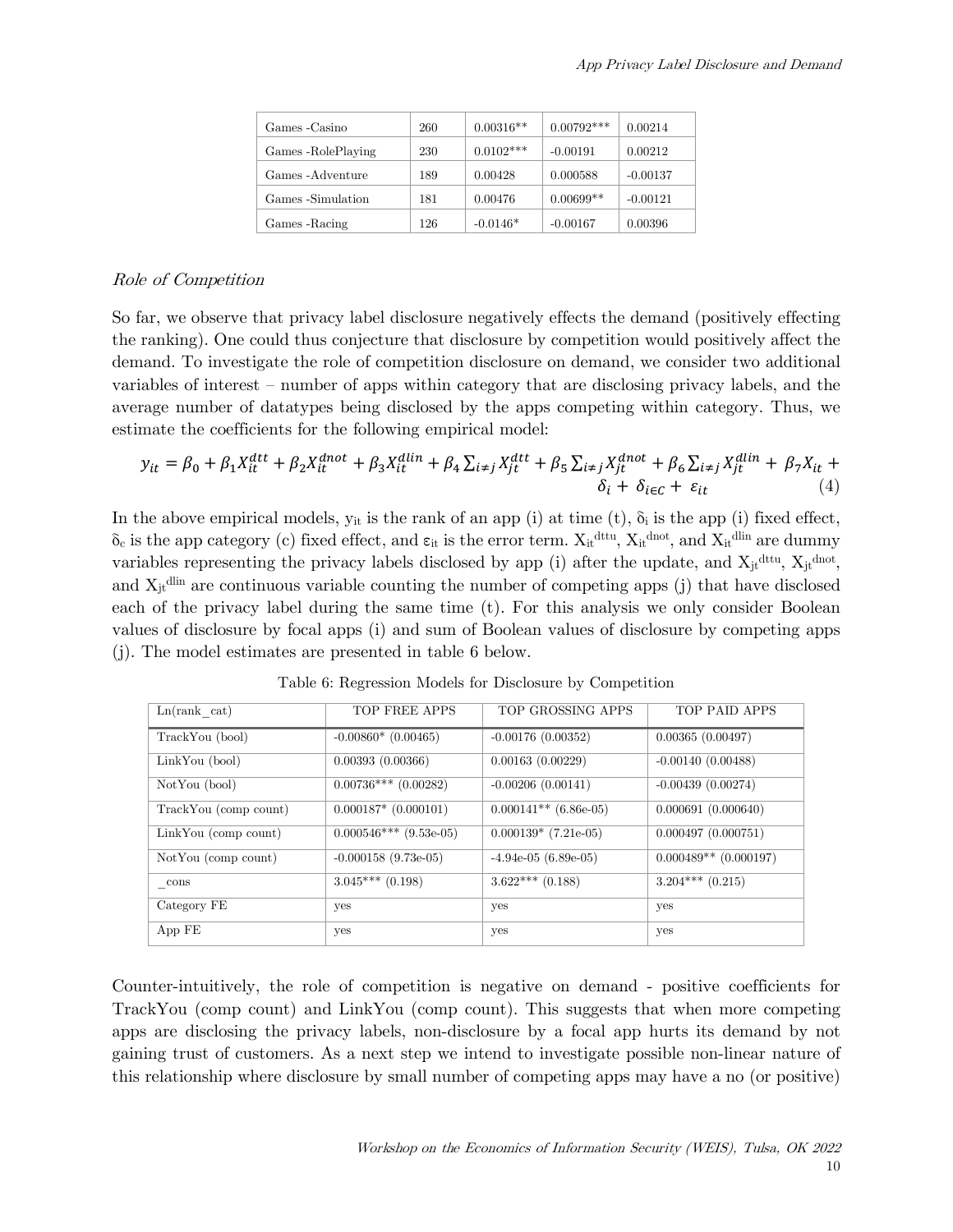effect on demand of focal app but as more apps start disclosing the privacy labels to create a norm in category, non-disclosure by focal app negatively impacts its demand.

### Conclusion

The question of whether privacy labels will impact market for these apps is an intriguing question. Using a rich dataset comprising of 37,088 apps with 2,467,154 observations over the period of 1 year, we find that privacy label disclosure impacts the demand negatively. Further analysis of data allowed us to find the app categories that see a large/small impact caused by privacy label disclosure. These results suggest that privacy label disclosure for some app categories could help build trust and gain additional demand whereas for some other categories, it could negatively affect the demand. Most of our findings are statistically significant for free apps, with almost no significance in case of paid apps and some mixed outcomes in case of top revenue grossing apps.

As a result, we posit that disclosure of labels that suggest collection of personal data (except in categories that need that for functionality), customers penalize those app with reduced demand. Additionally, disclosure of labels that clearly show the non-identifying and non-personal data being collected, increased demand for the Apps – possibly because of increased trust in the app. We believe that there are multiple dimensions to this issue and evaluating user demand has strong economic underpinnings. We feel that we have very robust the detailed data set and a clearly defined model. We are confident that our paper will generate interesting and relevant discussion during the conference.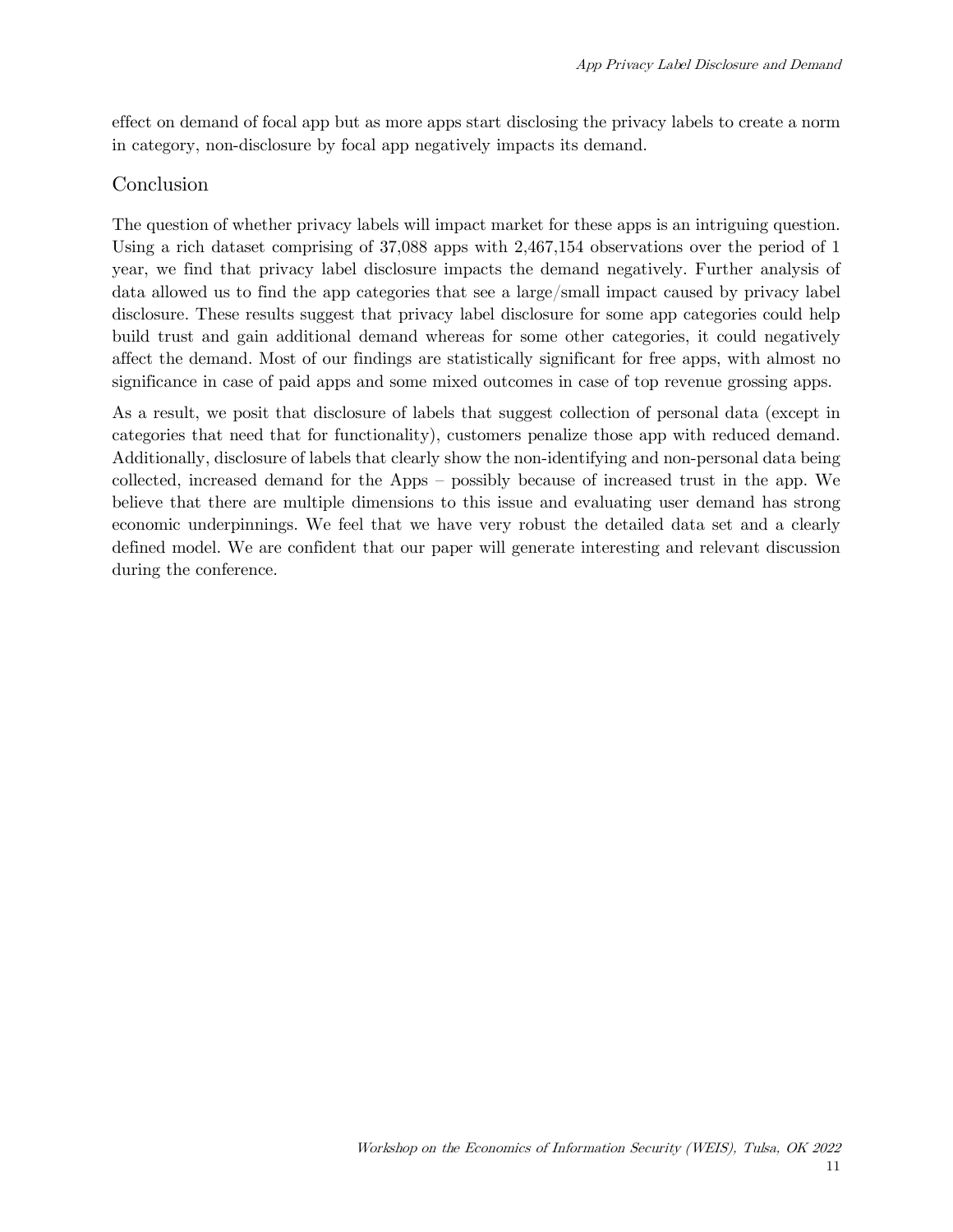#### References

- Acquisti, A., and Grossklags, J. 2005. "Privacy and Rationality in Individual Decision Making," IEEE Security Privacy  $(3:1)$ , pp. 26–33. (https://doi.org/10.1109/MSP.2005.22).
- Adjerid, I., Peer, E., and Acquisti, A. 2018. "Beyond the Privacy Paradox: Objective Versus Relative Risk in Privacy Decision Making," Management Information Systems Quarterly (42:2), pp. 465–488.
- Auxier, B., Rainie, L., Anderson, M., Perrin, A., Kumar, M., and Turner, E. 2019. "Americans and Privacy: Concerned, Confused and Feeling Lack of Control Over Their Personal Information," Pew Research Center: Internet, Science & Tech, , November 15. (https://www.pewresearch.org/internet/2019/11/15/americans-and-privacy-concerned-confusedand-feeling-lack-of-control-over-their-personal-information/, accessed May 3, 2022).
- Barkhuus, L., and Dey, A. 2003. "Location-Based Services for Mobile Telephony: A Study of Users' Privacy Concerns," in INTERACT.
- Bélanger, F., and Crossler, R. E. 2011. "Privacy in the Digital Age: A Review of Information Privacy Research in Information Systems," MIS Quarterly (35:4), Management Information Systems Research Center, University of Minnesota, pp. 1017–1041. (https://doi.org/10.2307/41409971).
- Boyles, J. L., Smith, A., and Madden, M. 2012. "Privacy and Data Management on Mobile Devices," Pew Research Center: Internet, Science & Tech, , September 5. (https://www.pewresearch.org/internet/2012/09/05/privacy-and-data-management-on-mobiledevices/, accessed August 23, 2021).
- Garg, R., and Telang, R. 2013. "Inferring App Demand from Publicly Available Data," Management Information Systems Quarterly (37:4), pp. 1253–1264.
- Golan, E., Kuchler, F., Mitchell, L., Greene, C., and Jessup, A. 2001. "Economics of Food Labeling," Journal of Consumer Policy (24:2), pp. 117–184. (https://doi.org/10.1023/A:1012272504846).
- Kim, D. J., Ferrin, D. L., and Rao, H. R. 2008. "A Trust-Based Consumer Decision-Making Model in Electronic Commerce: The Role of Trust, Perceived Risk, and Their Antecedents," Decision Support Systems (44:2), pp. 544–564. (https://doi.org/10.1016/j.dss.2007.07.001).
- Mayya, R., and Viswanathan, S. 2021. "Delaying Informed Consent: An Empirical Investigation of Mobile Apps' Upgrade Decisions," SSRN Scholarly Paper No. ID 3457018, SSRN Scholarly Paper, Rochester, NY: Social Science Research Network, March 14. (https://doi.org/10.2139/ssrn.3457018).
- Molitor, D., Spann, M., Ghose, A., and Reichhart, P. 2020. "Effectiveness of Location-Based Advertising and the Impact of Interface Design," Journal of Management Information Systems (37:2), Routledge, pp. 431–456. (https://doi.org/10.1080/07421222.2020.1759922).
- Romanosky, S., Telang, R., and Acquisti, A. 2011. "Do Data Breach Disclosure Laws Reduce Identity Theft?," Journal of Policy Analysis and Management (30:2), pp. 256–286. (https://doi.org/10.1002/pam.20567).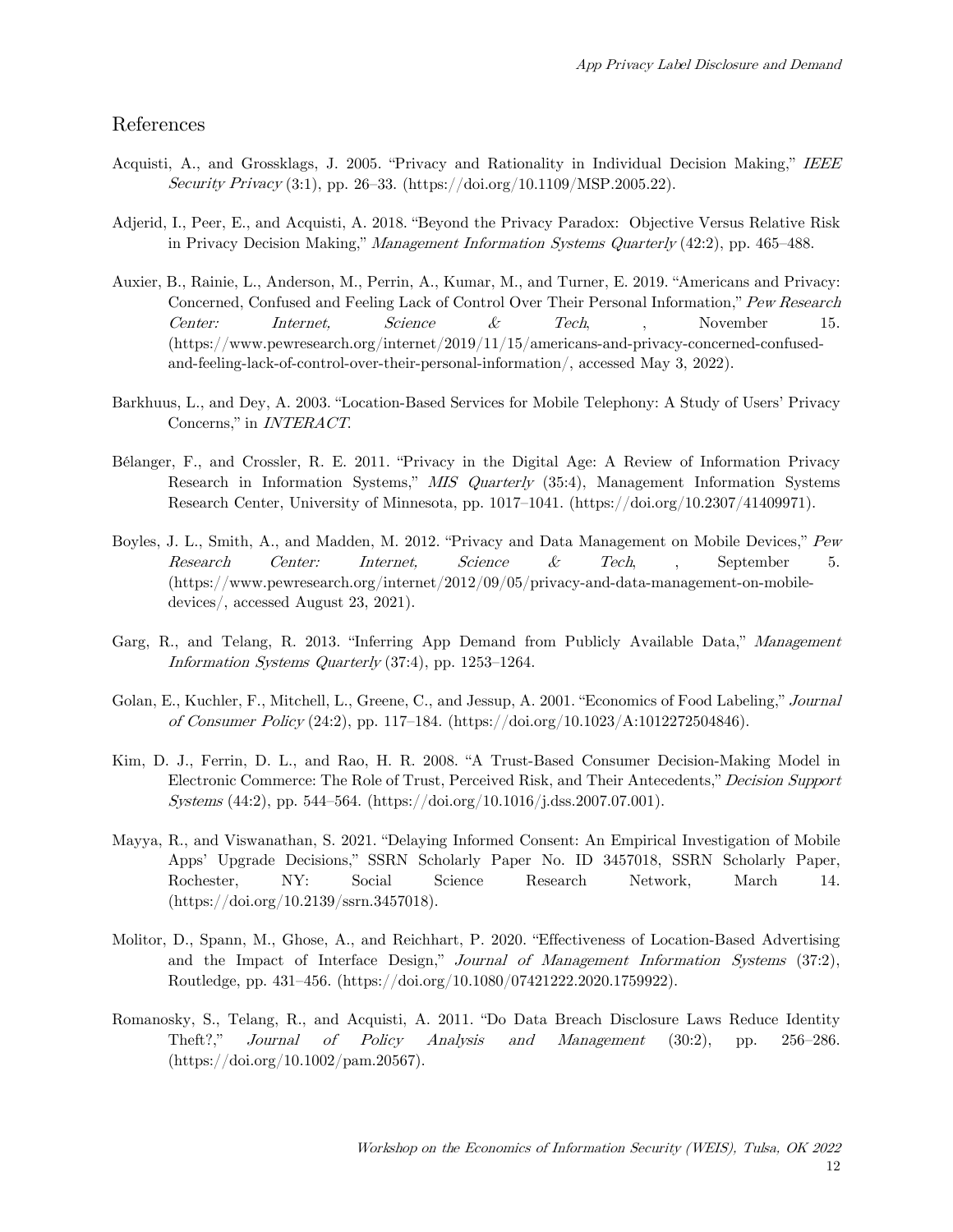# Appendix A

Privacy label categories:

- Data Used to Track You:
- Data Linked to You
- Data Linked to You
- Data Not Collected

Privacy data types in each of privacy labels [\(https://developer.apple.com/app-store/app-privacy-details/\)](https://developer.apple.com/app-store/app-privacy-details/):

| Contact Info            |                                                                                                                                                                                                                                                                                                       |
|-------------------------|-------------------------------------------------------------------------------------------------------------------------------------------------------------------------------------------------------------------------------------------------------------------------------------------------------|
| Name                    | Such as first or last name                                                                                                                                                                                                                                                                            |
| Email Address           | Including but not limited to a hashed email address                                                                                                                                                                                                                                                   |
| Phone Number            | Including but not limited to a hashed phone number                                                                                                                                                                                                                                                    |
| Physical Address        | Such as home address, physical address, or mailing address                                                                                                                                                                                                                                            |
| Other User Contact Info | Any other information that can be used to contact the user outside the app                                                                                                                                                                                                                            |
| Health & Fitness        |                                                                                                                                                                                                                                                                                                       |
| Health                  | Health and medical data, including but not limited to data from the Clinical<br>Health Records API, HealthKit API, MovementDisorderAPIs, or health-<br>related human subject research or any other user provided health or medical<br>data                                                            |
| <b>Fitness</b>          | Fitness and exercise data, including but not limited to the Motion and Fitness<br><b>API</b>                                                                                                                                                                                                          |
| Financial Info          |                                                                                                                                                                                                                                                                                                       |
| Payment Info            | Such as form of payment, payment card number, or bank account number. If<br>your app uses a payment service, the payment information is entered outside<br>your app, and you as the developer never have access to the payment<br>information, it is not collected and does not need to be disclosed. |
| Credit Info             | Such as credit score                                                                                                                                                                                                                                                                                  |
| Other Financial Info    | Such as salary, income, assets, debts, or any other financial information                                                                                                                                                                                                                             |
| Location                |                                                                                                                                                                                                                                                                                                       |
| Precise Location        | Information that describes the location of a user or device with the same or<br>greater resolution as a latitude and longitude with three or more decimal<br>places                                                                                                                                   |
| Coarse Location         | Information that describes the location of a user or device with lower<br>resolution than a latitude and longitude with three or more decimal places,<br>such as Approximate Location Services                                                                                                        |
| Sensitive Info          |                                                                                                                                                                                                                                                                                                       |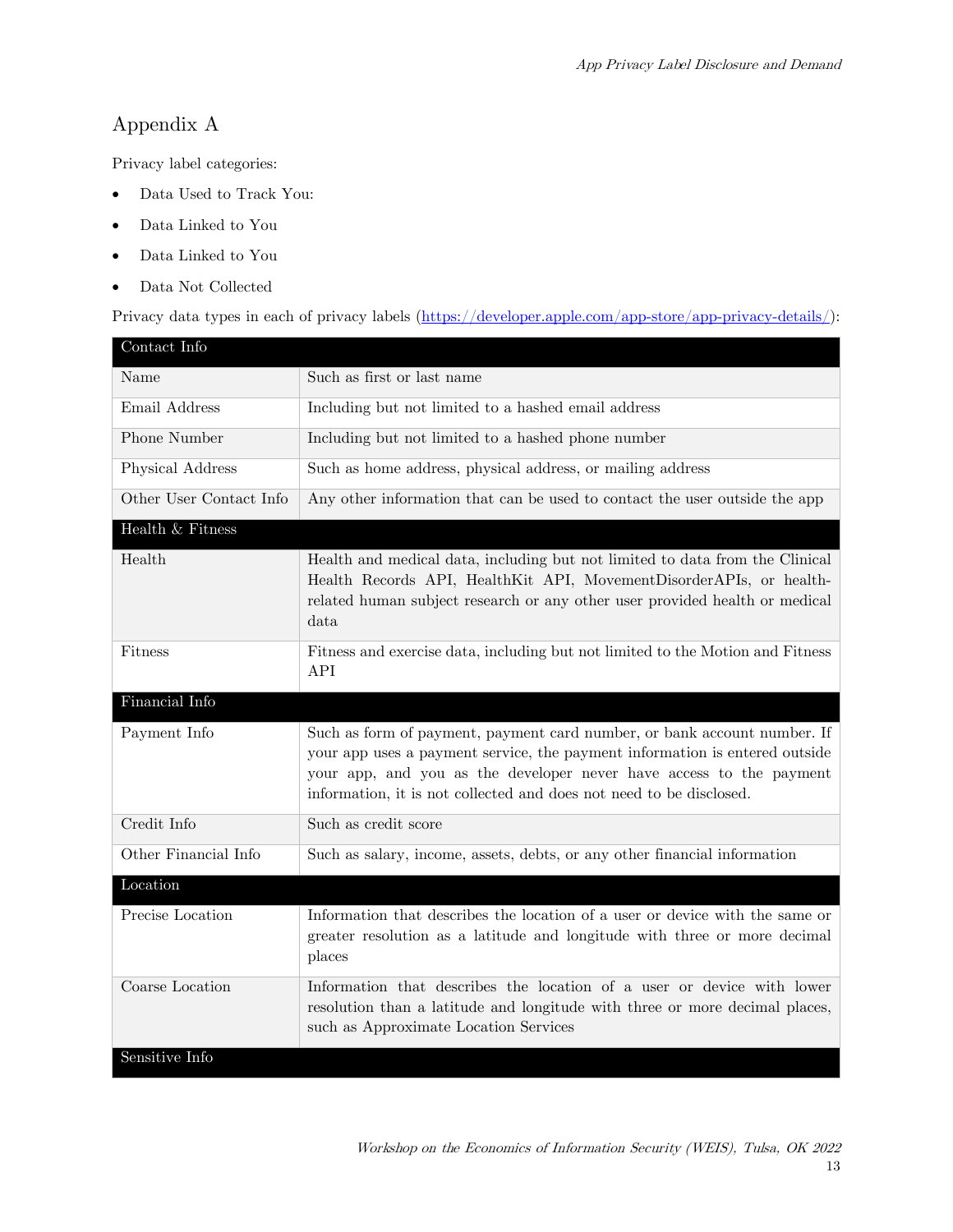| Sensitive Info          | Such as racial or ethnic data, sexual orientation, pregnancy or childbirth<br>information, disability, religious or philosophical beliefs, trade union<br>membership, political opinion, genetic information, or biometric data |
|-------------------------|---------------------------------------------------------------------------------------------------------------------------------------------------------------------------------------------------------------------------------|
| Contacts                |                                                                                                                                                                                                                                 |
| Contacts                | Such as a list of contacts in the user's phone, address book, or social graph                                                                                                                                                   |
| User Content            |                                                                                                                                                                                                                                 |
| Emails or Text Messages | Including subject line, sender, recipients, and contents of the email or message                                                                                                                                                |
| Photos or Videos        | The user's photos or videos                                                                                                                                                                                                     |
| Audio Data              | The user's voice or sound recordings                                                                                                                                                                                            |
| Gameplay Content        | Such as saved games, multiplayer matching or gameplay logic, or user-<br>generated content in-game                                                                                                                              |
| Customer Support        | Data generated by the user during a customer support request                                                                                                                                                                    |
| Other User Content      | Any other user-generated content                                                                                                                                                                                                |
| <b>Browsing History</b> |                                                                                                                                                                                                                                 |
| <b>Browsing History</b> | Information about content the user has viewed that is not part of the app,<br>such as websites                                                                                                                                  |
| Search History          |                                                                                                                                                                                                                                 |
| Search History          | Information about searches performed in the app                                                                                                                                                                                 |
| Identifiers             |                                                                                                                                                                                                                                 |
|                         |                                                                                                                                                                                                                                 |
| User ID                 | Such as screen name, handle, account ID, assigned user ID, customer number,<br>or other user- or account-level ID that can be used to identify a particular<br>user or account                                                  |
| Device ID               | Such as the device's advertising identifier, or other device-level ID                                                                                                                                                           |
| Purchases               |                                                                                                                                                                                                                                 |
| Purchase History        | An account's or individual's purchases or purchase tendencies                                                                                                                                                                   |
| Usage Data              |                                                                                                                                                                                                                                 |
| Product Interaction     | Such as app launches, taps, clicks, scrolling information, music listening data,<br>video views, saved place in a game, video, or song, or other information about<br>how the user interacts with the app                       |
| Advertising Data        | Such as information about the advertisements the user has seen                                                                                                                                                                  |
| Other Usage Data        | Any other data about user activity in the app                                                                                                                                                                                   |
| Diagnostics             |                                                                                                                                                                                                                                 |
| Crash Data              | Such as crash logs                                                                                                                                                                                                              |
| Performance Data        | Such as launch time, hang rate, or energy use                                                                                                                                                                                   |